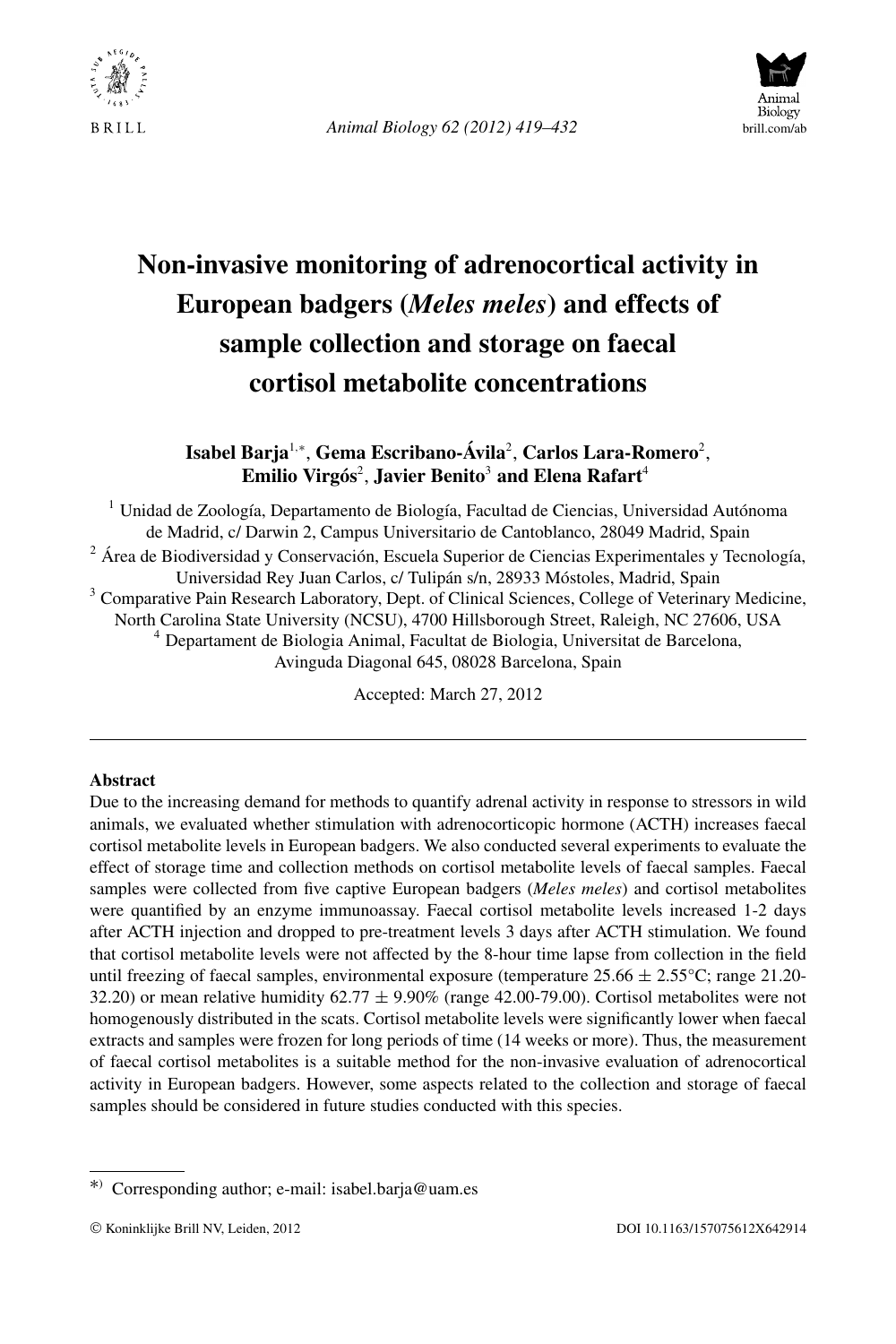#### **Keywords**

ACTH challenge; enzyme immunoassay; European badger; faecal cortisol metabolites; sample collection; sample storage

#### **Introduction**

In carnivores, diverse factors such as inclement weather, capture, predators, social conflicts, and human disturbances, disrupt homeostasis and cause chronic stress (Boonstra et al., 1998; Frigerio et al., 2004; Sands and Creel, 2004; Schütz et al., 2006; Barja et al., 2007, 2008). A major adaptation to these noxious stimuli is the hypothalamic-pituitary-adrenal (HPA) axis, which releases glucocorticoid hormones in response to stressors (Axelrod and Reisine, 1984; Stewart, 2003). When these stressors act in the short-term, glucocorticoids are released, activating glucose metabolism to help the organism cope with the stressor. However, glucocorticoids remain chronically above basal levels in response to long-term stressors (Boonstra, 2005). In such cases, glucocorticoids can have deleterious physiological consequences, such as immunosuppression, reproductive suppression, and tissue atrophy (Sapolsky, 1992; Sapolsky et al., 2000; Stewart, 2003). These consequences increase animals' vulnerability and may compromise their survival and reproductive capacity (Lochmiller and Deerenberg, 2000).

The emerging discipline of conservation physiology addresses the physiological responses of organisms to human alteration of the environment (Wikelski and Cooke, 2006). For conservation strategies to be successful, it is necessary to understand these physiological responses (Wingfield, 2008). New physiological techniques allow the rapid assessment of the causes of conservation problems and the consequences of conservation actions (Wikelski and Cooke, 2006). Because different forms of stress can affect the fitness of individuals, glucocorticoid measurement is a valuable tool in conservation biology, evolutionary ecology, and animal welfare studies. It provides information on human-wildlife interactions, which can be of great value when making management decisions to ensure long-term species conservation (Creel et al., 2002). These methodologies are also useful tools for understanding the conservation status of species (e.g., African elephant: Foley et al., 2001) and can contribute to *ex-situ* conservation programs of threatened and endangered species (e.g. the Iberian lynx: Jewgenow et al., 2006; Vargas et al., 2008).

Traditionally, glucocorticoids have been measured in blood plasma. However, capture and blood sampling procedures are usually stressful and thus increase peripheral glucocorticoid concentrations within minutes (Terlouw, 1997; Young et al., 2004; Romero and Reed, 2005). Individuals of threatened and endangered species should not be subjected to stressors such as capture and handling, as such stress can worsen their conservation state. Capturing carnivores under natural conditions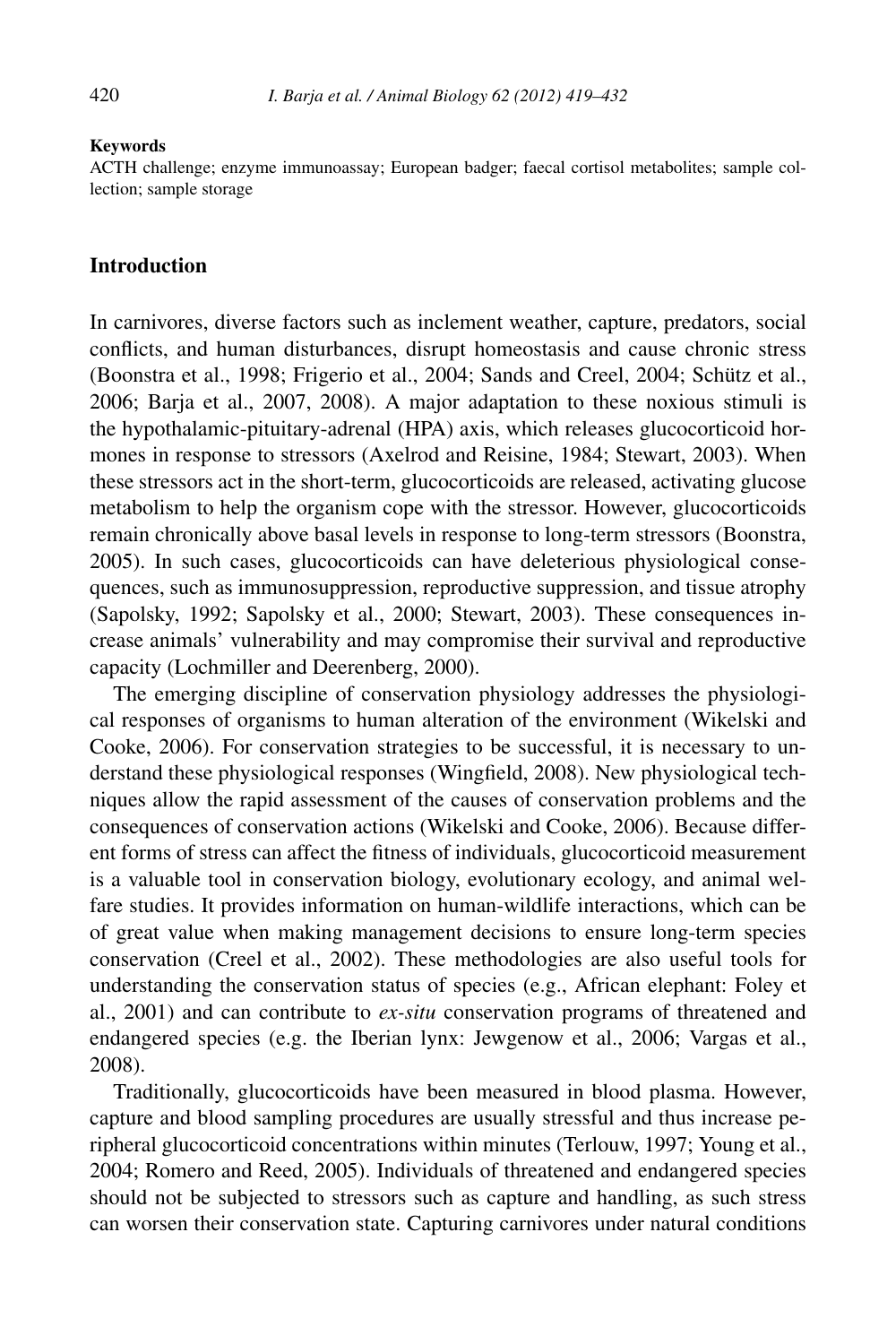is also difficult, as many species are elusive or mainly nocturnal, have large territories, and often live in low densities. Furthermore, plasma glucocorticoid levels can vary circadianly and have pulsatile secretory patterns, and a blood sample represents plasma glucocorticoid levels within a short period of time (Monfort et al., 1993). For these reasons, the use of blood plasma samples has many limitations.

Non-invasive methods, such as measuring glucocorticoid metabolites in faeces, have been reported in several vertebrate species as a useful alternative to blood sampling in wild fauna (Graham and Brown, 1996; Dehnhard et al., 2001; Schatz and Palme, 2001; Touma and Palme, 2005; Wielebnowski and Watters, 2007; Santymire and Armstrong, 2010). Using these methods, animals do not need to be captured, several samples can be obtained from a single individual and faecal glucocorticoid metabolites represent pooled fractions of plasma glucocorticoids because fluctuations due to secretory patterns are attenuated in faeces (Harper and Austad, 2000; Sheriff et al., 2011).

Despite these advantages, the measurement of glucocorticoid metabolites in carnivore faeces has been limited, and few researchers have applied these non-invasive techniques to free-ranging species (but see research on cats and dogs: Schatz and Palme, 2001; spotted hyenas: Goymann et al., 2001; Van Meter et al., 2009; bears: Ohe et al., 2004; wolves: Creel et al., 2002; Sands and Creel, 2004; Barja et al., 2006; Barja et al., 2008; European pine martens: Silván et al., 2006; Barja et al., 2007, 2011; and badgers: Schütz et al., 2006). Before such methods are applied to a particular species, the assays used to measure faecal glucocorticoid metabolites must be validated, and the technique should be evaluated to test whether it is appropriate for monitoring adrenocortical activity (Touma and Palme, 2005). Furthermore, the factors associated with the storage and collection of faecal samples could bias results, as they remain poorly understood in carnivores. Therefore, additional research is needed to understand the effects of such factors on faecal glucocorticoid metabolite measurements over a broader range of conditions and species. The apparent species-specific responses to these factors limit the potential for generalising results from one species to another (Millspaugh and Washburn, 2004).

The aims of this study were to determine whether the measurement of faecal cortisol metabolites is a suitable technique for monitoring adrenocortical activity in European badgers and to evaluate the effect of collection and storage time of faecal samples on cortisol metabolite levels. With regard to the collection of samples, we aimed to analyse the effects of: a) time of exposure (time lapse between collection and freezing); b) exposure to environmental conditions (temperature and humidity); and c) the portion of scat analysed. Finally, we tested the effects of storage time of frozen faecal samples and extracts.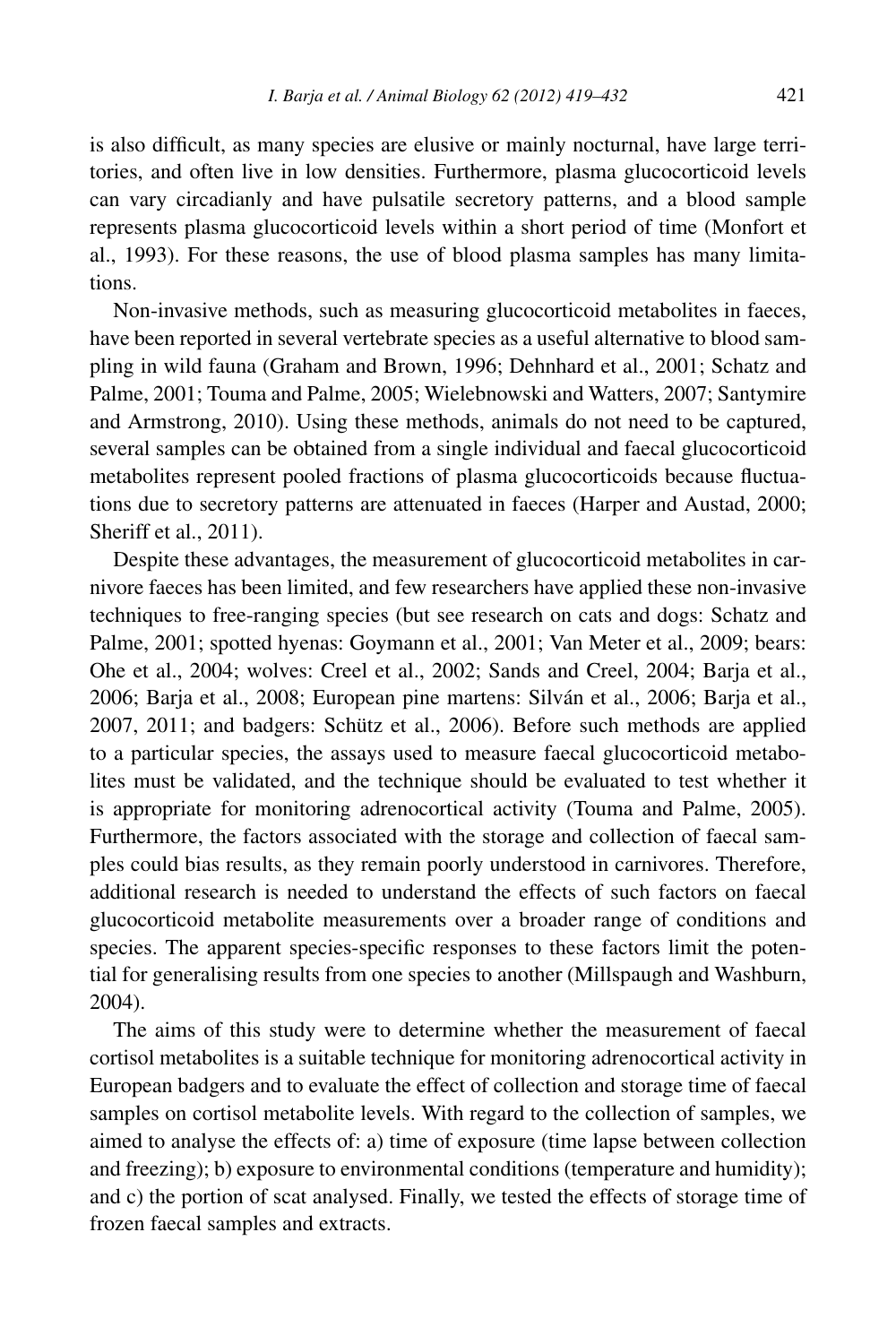## **Materials and methods**

#### *Study animals*

This study was performed in July 2008 on five captive European badgers at two different fauna centres: two pairs of badgers in Collserola Natural Park (Barcelona, Spain) and one solitary individual in the Cañada Real Open Centre (Madrid, Spain). In Collserola Natural Park, faecal samples were collected from two males (14 kg each) and two females (8 and 10 kg, respectively). These individuals were 6-8 years old, and each pair was housed in a different enclosure. Each enclosure had an artificial sett that consisted of a glass tunnel  $(6 \text{ m}^2)$  and a 16-m<sup>2</sup> exterior area with a sandbank and drinking trough. Both enclosures were located in a mixed Mediterranean forest mainly comprised of deciduous oak (*Quercus cerrioides*) and Aleppo pine (*Pinus halepensis*). In the Cañada Real Open Centre, one adult female European badger (10 kg and two years old) was housed in a 40-m<sup>2</sup> enclosure with a natural sett.

# *ACTH challenge*

To stimulate adrenocortical activity, ACTH was administered to the two pairs of badgers housed at the Collserola Natural Park by intramuscular injections (Nuvachten Depot, Laboratorios Padro, S.A.). Males and females were administered 0.04 mg/kg and 0.03 mg/kg, respectively. Food and water were not withheld before anaesthesia. The badgers were captured in the glass tunnels and transferred to holding cages. They were then immobilised and anesthetised with a combination of dexmedetomidine (DEX) (Dexdomitor; Orion Pharma, Espoo, Finland) and ketamine (KTM) (Ketolar 500; Parke-Davis-Pfizer, Madrid, Spain) (KTM: DEX; 10:0.02 mg/kg) administered intramuscularly prior to the administration of ACTH. Following other ACTH challenge experiments (Goymann et al., 1999; Terio et al., 1999; Wasser et al., 2000), fresh faecal samples were collected prior to ACTH administration to determine baseline faecal glucocorticoid metabolite levels. Fresh faeces were defined as faeces with a moist layer of mucus, a strong smell and no signs of dehydration. ACTH was administered in the morning, and at that time, all scats present in the enclosure were removed. From that moment onwards, all scats deposited by the badgers were collected until the end of the experiment (five days, 120 h). Depositions occurred during the night, as enclosures were monitored periodically throughout the day (8:00 am to 20:30 pm) and new scats were only found in the first revision of the day at 8.00 am. This agrees with this species' behaviour which shows peak activity at dawn and during the night (Neal and Cheeseman, 1991). We did not monitor enclosures during the night in order to obtain results that could be compared to those obtained in field conditions. As nocturnal faeces collection is both challenging and time-consuming, sampling efforts can be optimized by arriving at sampling sites in the field at sunrise.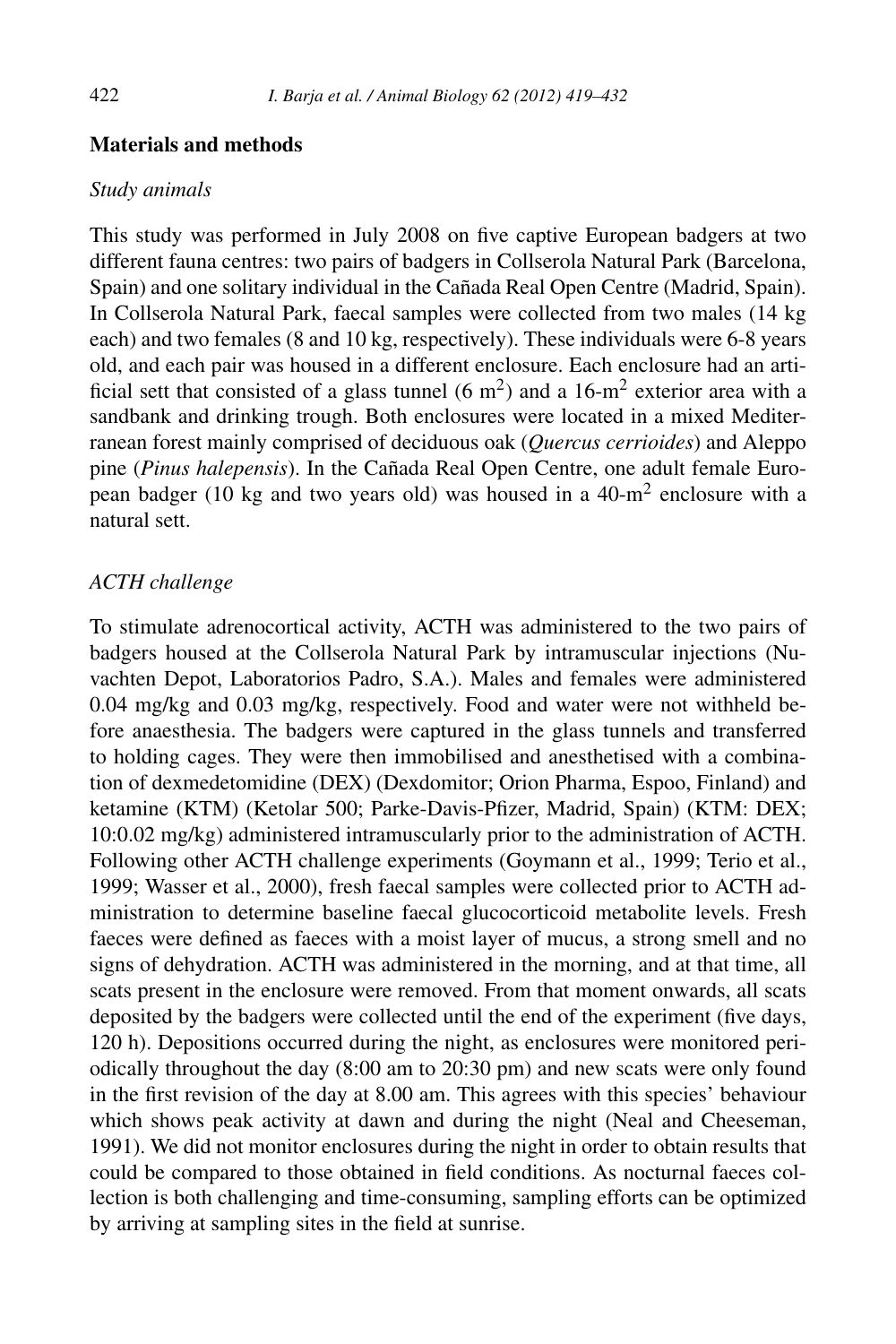#### *Environmental exposure*

As previous studies indicate that glucocorticoid metabolite levels vary due to bacterial activity and environmental conditions (Millspaugh and Washburn, 2004), we performed an experiment to test whether the time lapse between the collection and freezing of faecal samples affects cortisol metabolite levels of faeces exposed to natural environmental conditions. Eight fresh scats were collected from the two pairs of badgers housed at Collserola. Every time that a badger deposited an scat, we homogenized them because steroids are not evenly distributed throughout scats (Brown et al., 1994) and later we picked up a portion of the same, which was immediately frozen at −20°C. Therefore, the first sample gathered at 8:00 am acted as control because it had lapsed little time from the defecation. After homogenisation and collection in the enclosure (8:00 am), scats were maintained in natural environmental conditions, and faecal samples were collected from each scat every 30 min from 8 to 9 h, every 15 min from 9 h to 10 h, every 20 min from 10 h to 11 h, every 30 min from 11 h to 14 h, and every 60 min from 14 to 16 h. Thus, the entire experimental period lasted eight hours, and a total of 18 faecal samples were collected from each scat. Each time a sample was collected, ambient temperature and relative humidity were recorded (weather station WS-9152), as these parameters can influence levels of glucocorticoid metabolites obtained from faeces collected in natural conditions (Millspaugh and Washburn, 2004).

#### *Portion of scat analysed*

Three samples were taken from each fresh scat  $(n = 8)$  deposited by one female adult European badger housed in Cañada Real. One sample was removed from the surface of the faecal mass, one from the interior, and one from the thoroughly mixed faecal mass (henceforth homogenised). These samples were used to estimate within-sample variation of cortisol metabolites.

#### *Storage time of faecal samples and extracts*

To assess the effects of storage time on the samples collected from the four badgers in Collserola Natural Park, we removed three replicate samples from each homogenised scat  $(n = 12)$ . The three replicate samples were placed in a freezer at −20°C for four, fourteen and twenty-six weeks, respectively, until hormonal analysis. Another storage experiment was conducted with a similar design for faecal extracts, but these three replicate samples were analysed after one, fourteen and twenty-six weeks, respectively. Thus, we collected one faecal sample from each of 18 scats.

#### *Extraction and enzyme immunoassay*

Cortisol metabolites were extracted from faecal samples according to the modified methods of Shideler et al. (1993). Frozen faecal samples were dried (until constant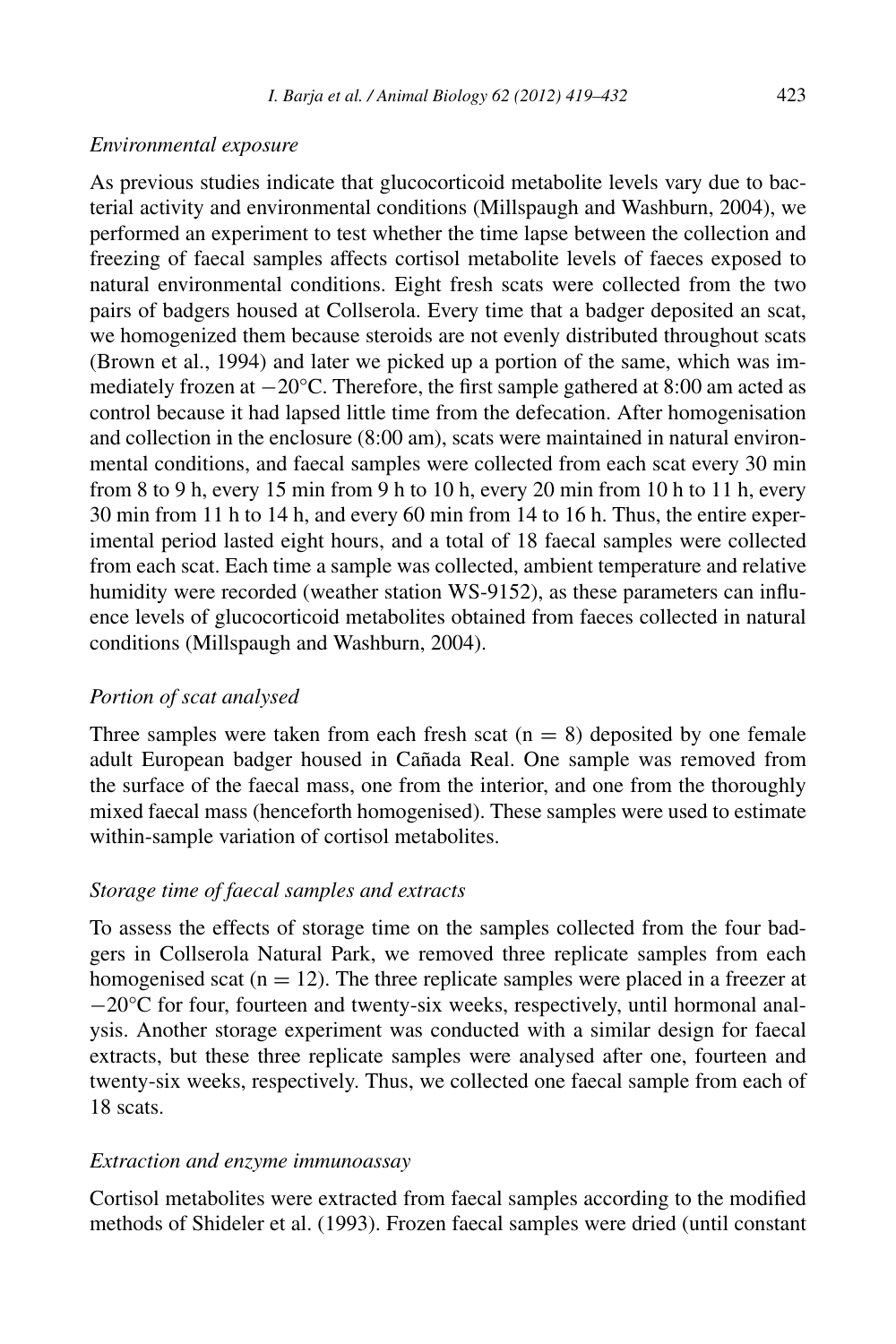weight), and then the dry samples  $(0.7 \text{ g})$  were placed in assay tubes with 2.5 ml of phosphate buffer and 2.5 ml of methanol. The tubes were then shaken for 16 h. The supernatant was centrifuged at 4000 g for 30 min, and then the pellet was discarded and the faecal extracts were stored at −20°C until assayed.

A commercial cortisol enzyme immunoassay (EIA; DRG Instruments GMBH, 211 Marbug, Germany) was used to analyse faecal samples. Three tests must be done to validate any EIA: parallelism, accuracy and precision (Goymann et al., 1999; Young et al., 2004). A parallelism test was performed with one quantified faecal sample for cortisol with serial dilutions (1:32, 1:16, 1:8, 1:4, 1:2, and 1:1) resulting in a curve for the badgers parallel to standard curves ( $P > 0.05$ ). Recovery of added cortisol was  $127.61 \pm 3.40\%$  (n = 6). The intra- and inter-assay coefficients of variation (precision) for three biological samples were  $5.60 \pm 1.64$ and  $6.90 \pm 0.50\%$ , respectively. In each assay, we ran a standard included in the DRG kits, whose cortisol metabolite concentration is known. When standard cortisol metabolite concentrations deviated more than 10% from the expected value, the assay was rejected and the samples were re-analysed.

## *Data analyses*

We performed a logarithmic transformation of quantitative variables prior to analyses to ensure homoscedasticity. Comparisons among faecal cortisol metabolite levels in relation to the time from the ACTH injection (0, 24, 48, 72, 96, and *>*120 hours) were performed using one-way ANOVA. Repeated measure ANOVA was applied to test for significant differences between faecal cortisol metabolite levels (response variables) and the time faecal samples (4, 14 and 26 weeks) and sample extracts (1, 14 and 26 weeks) were stored. We used Duncan tests for posthoc testing. A generalized linear mixed model (GLMM) was performed to determine the effects of the time lapse from collection to the freezing of samples (fixed factor), scats (random factor) and temperature and humidity (covariates) on faecal cortisol metabolite levels and all possible interactions between fixed factors and covariates. A GLMM was also used to analyse the effect of the portion of scat analysed (fixed factor) on mean concentrations of cortisol metabolites with the identity of particular scats as controls (random factor).

The data are presented as means  $\pm$  SE. The level of significance for all statistical tests was *P <* 0*.*05. All statistical analyses were performed in STATISTICA 7.0 (StatSoft Inc., USA), except the GLMM model, which was conducted using SAS System 9.2 by means of GLIMMIX macro (Little et al., 1992).

# **Results**

## *ACTH challenge*

Faecal cortisol metabolites increased following the administration of the ACTH injection. Faecal cortisol metabolite concentrations reached a peak after 24-48 h and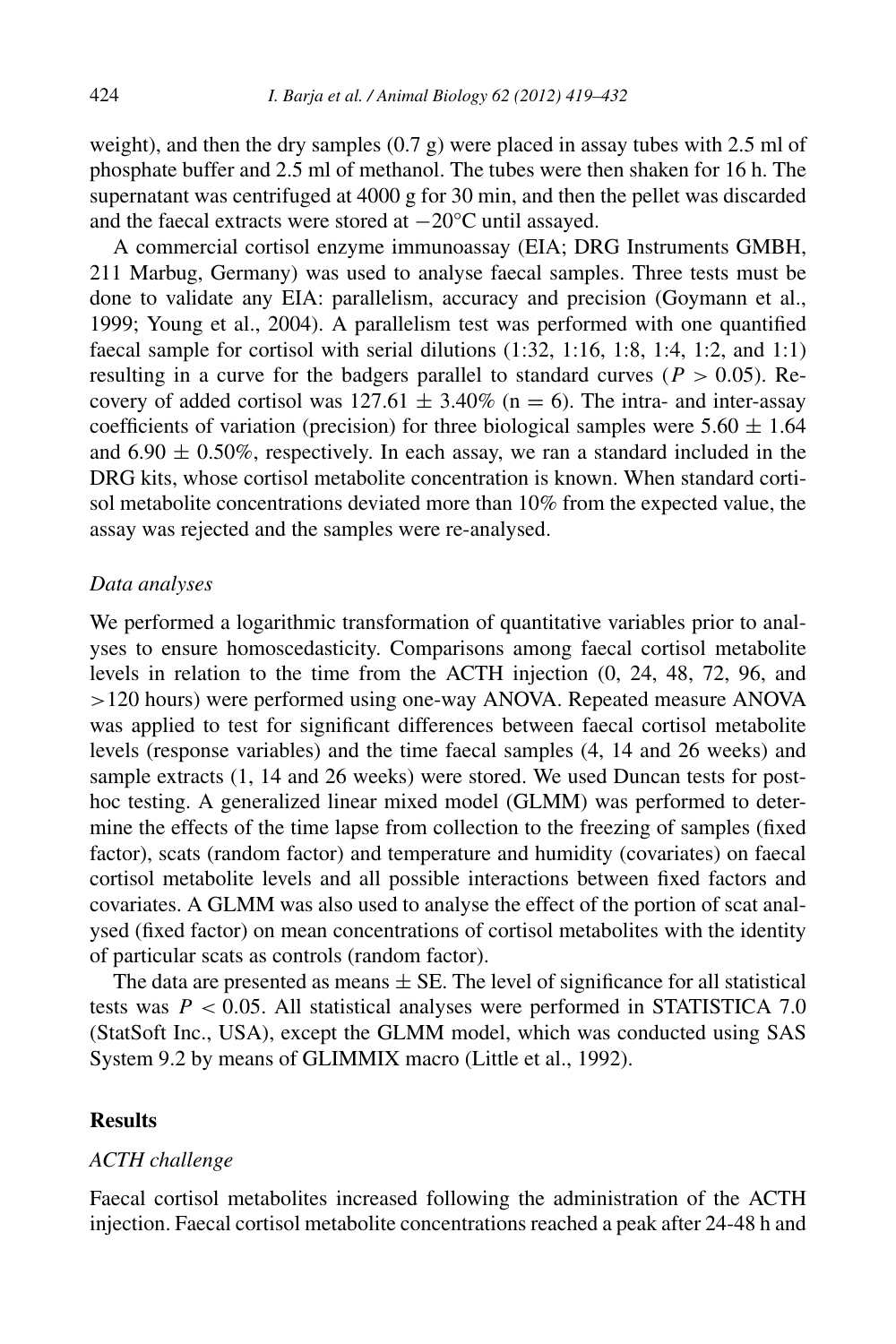

**Figure 1.** Faecal cortisol metabolites in badgers before and after administration of ACTH to stimulate adrenal activity.

returned to below basal levels within 72 to 120 h after treatment. These differences were significant (ANOVA:  $F_{5,12} = 6.49$ ,  $P = 0.003$ ; fig. 1; post-hoc Duncan test, *P <* 0*.*05 between 48 h and times 0, 72, 96, 120 h, *P >* 0*.*05 between 48 and 24 h). The highest levels were obtained 48 h after ACTH administration.

#### *Effects of environmental exposure*

Mean temperature registered during the experiment was  $25.66 \pm 2.55^{\circ}$ C (range 21.20-32.20) and mean relative humidity was  $62.77 \pm 9.90\%$  (range 42.00-79.00). The results of the GLMM indicated that the considered variables (time lapse between the collection and freezing of faecal samples, temperature and humidity) did not have a significant effect on faecal cortisol metabolite levels (factor time,  $F_{16,69} = 0.65$ ,  $P = 0.827$ ; factor temperature,  $F_{1,69} = 0.43$ ,  $P = 0.516$ ; factor humidity,  $F_{1,69} = 2.13$ ,  $P = 0.149$ ; factor time  $\times$  humidity,  $F_{16,69} = 0.80$ ,  $P = 0.667$ ; factor time  $\times$  temperature,  $F_{16,69} = 0.81$ ,  $P = 0.671$ ).

## *Effects of the portion of scat analysed*

The portion of scat analysed affected mean levels of faecal cortisol metabolites  $(F_{2,14} = 4.39, P = 0.033)$  (fig. 2). Interior samples showed higher levels than homogenised samples (post-hoc Duncan test: *P <* 0*.*05 for interior samples and homogenised samples, and *P >* 0*.*05 for comparisons between the other samples). Faecal cortisol metabolite levels of homogenised samples (190-379 ng/g dry faeces) were less variable than those of interior samples (160-482 ng/g dry faeces) and surface samples (150-352 ng/g dry faeces).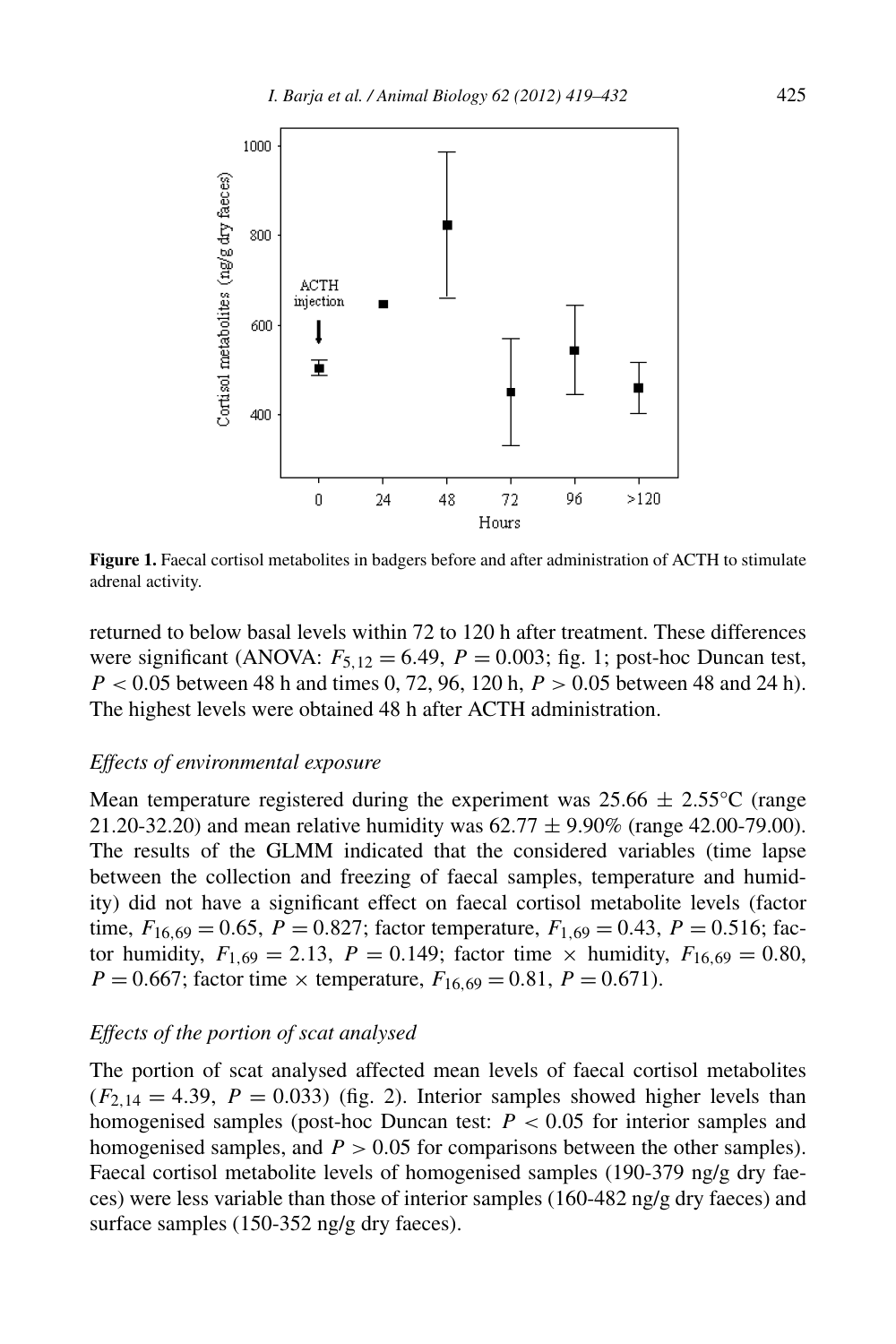

**Figure 2.** Cortisol metabolites from samples collected from different portions of the scat. One sample was collected from the surface and one from the interior. After removing these two samples, the remaining faecal mass was homogenised and one additional sample was removed.

#### *Effects of storage time on faecal samples and extracts*

Storage time had a significant effect on the faecal cortisol metabolite concentration of faecal samples and extracts. Samples frozen for 4 weeks had significantly higher concentrations of faecal cortisol metabolites than those frozen for 14 or 26 weeks



**Figure 3.** Variation of cortisol metabolites in relation to the length of time that faecal samples were stored at −20°C.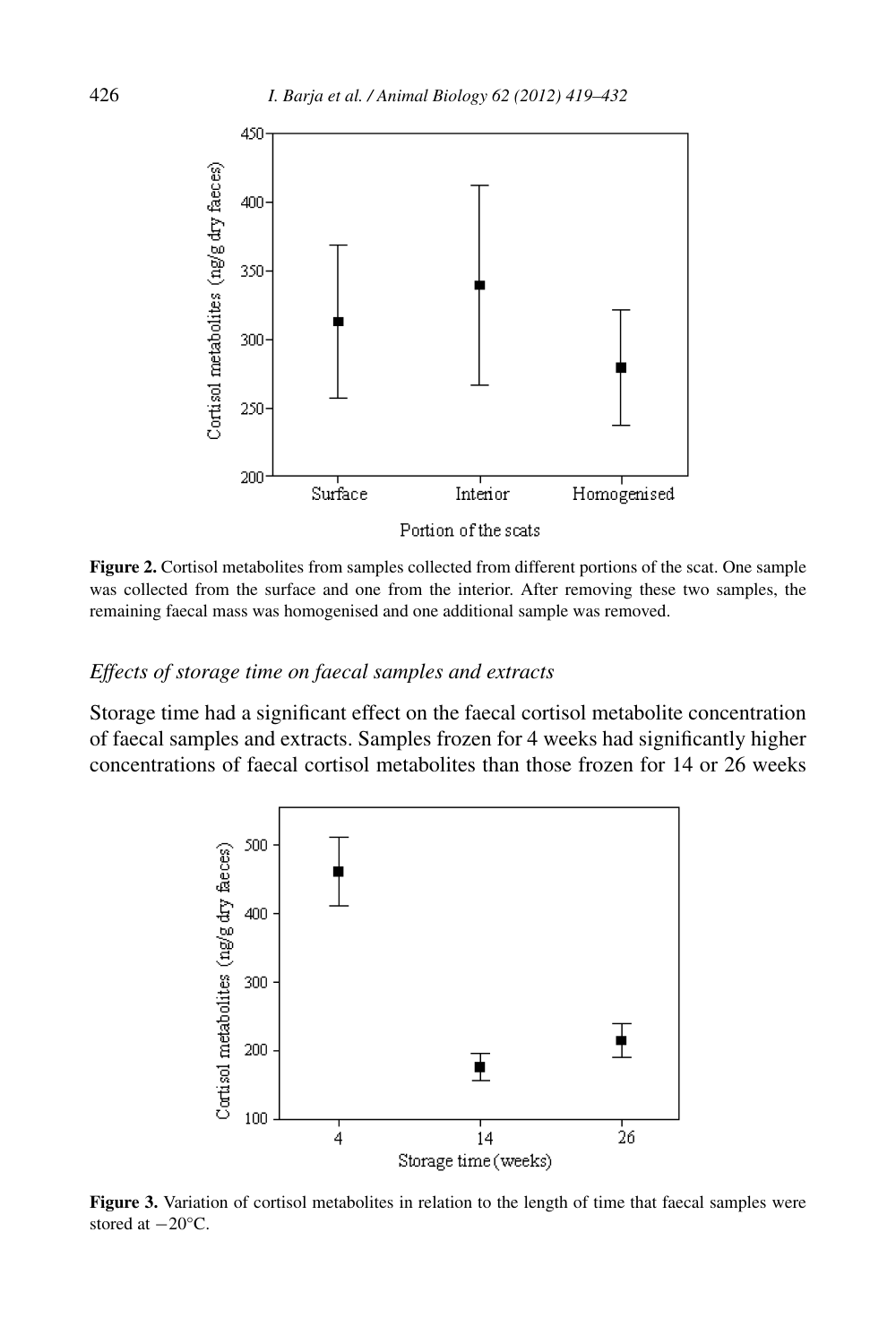

**Figure 4.** Variation of cortisol metabolites according to storage time of faecal extracts.

(ANOVA:  $F_{2,22} = 138.86$ ,  $P < 0.001$ ; fig. 3; Duncan test,  $P < 0.001$  between 4 weeks and 14 and 26 weeks,  $P > 0.05$  between 14 and 26 weeks). Furthermore, levels of faecal cortisol metabolites in extracts were significantly higher after 1 week of storage compared to 14 or 26 weeks of storage (ANOVA:  $F_{2,34} = 97.04$ ,  $P < 0.001$ ; fig. 4; post-hoc Duncan test,  $P < 0.05$  between 1 week and 14 and 26 weeks, *P >* 0*.*05 between 14 and 26 weeks).

#### **Discussion**

The results of this study show that faecal cortisol metabolite levels reached a peak within 24-48 h after the badgers received the ACTH injection. Other studies in carnivore species found that ACTH stimulation increased faecal glucocorticoid metabolite concentrations after 1-2 days (Monfort et al., 1998; Young et al., 2004). This suggests that ACTH stimulation in European badgers results in increased adrenocortical activity. Hence, the measurement of cortisol metabolites in faeces is a useful tool for monitoring adrenocortical activity in captive and free-ranging badgers. Furthermore, it is a practical alternative to blood sampling, as it does not require the handling of badgers. Animal manipulation (capture, anaesthesia) can affect cortisol metabolite levels differently in each control individual. These effects might cause bias in the results regarding the interval between ACTH administration and the increase of faecal cortisol metabolite levels. Unfortunately, this type of information was not available in this study. However, this aspect should be considered in futures studies.

The most feasible sampling option for elusive carnivores involves collecting faecal samples that are potentially several days old (Millspaugh and Warhburn, 2004).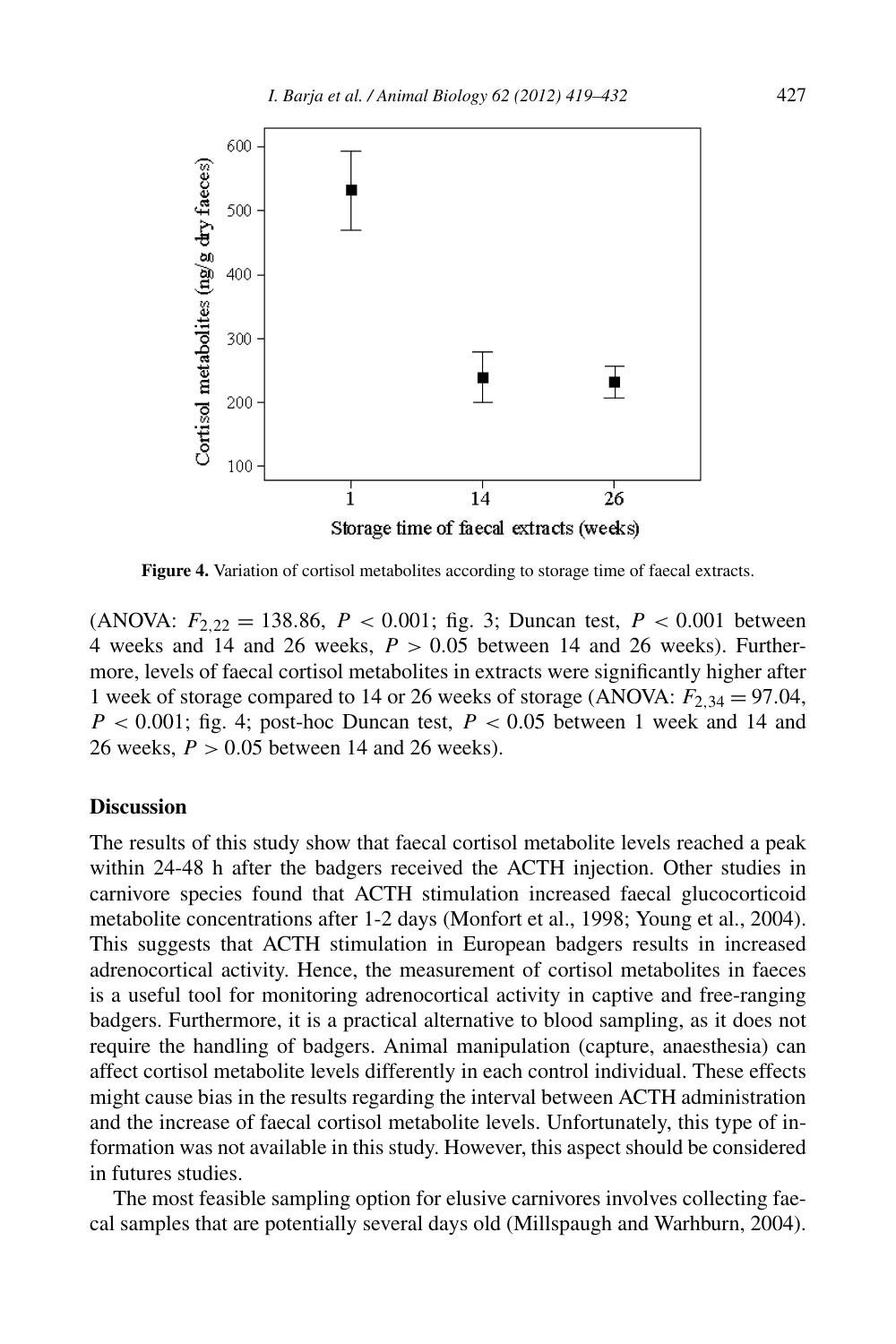However, some studies have reported that the time lapse between faecal deposition and the freezing of samples may alter glucocorticoid metabolite levels (Palme, 2005), This is because faeces contain large numbers of bacteria that produce enzymes that can alter the structural integrity of glucocorticoid metabolites after defecation (Millspaugh and Warhburn, 2004). To minimise these impacts, faeces should be collected as soon as possible (Schwartz and Monfort, 2008). Nevertheless, the faecal cortisol metabolite levels obtained in this study did not vary during the eight hours from collection until the freezing of samples (see also Mashburn and Atkinson, 2004). In domestic fowl, a delay of up to 24 h between defecation and the freezing of a dropping did not affect faecal levels of oestradiol and testosterone metabolites (Cockrem and Rounce, 1994). Abáigar et al. (2010) found similar results for Iberian lynx, where sexual steroid metabolite levels measured in faeces did not change after one week. Studies that aim to address carnivore conservation questions may rely on these data, but as faecal bacteria can vary among species, the alterations that affect faecal metabolites may be species-dependent. Thus, further studies should be carried out with other carnivore species. Species in which glucocorticoid levels do not change with long delays from the time of deposition until the freezing of faecal samples are the most favourable for studies under natural conditions. In these cases, the use of non-invasive sampling techniques to monitor stress levels in natural populations should be greatly encouraged.

The non-significant differences in cortisol metabolite levels found between the interior and surface may be due to the difficulty of discriminating between these two areas of the scat, or to insufficient sampling, as we only collected one subsample for each category (surface, interior and homogenised). However, higher values were found for the interior part of the scat than for the homogenised samples, indicating that faecal cortisol metabolites were not homogenously distributed. Brown et al. (1994) reported that estrogens and progestins are not evenly distributed in individual faecal samples for some felids. Hence, considering our results and the difficulties of accurately sampling different parts of a carnivore scat, we suggest that researchers homogenise the entire faecal mass before removing a sample of faecal material to standardize sampling. This method has also been suggested for other mammals (e.i. elk: Millspaugh et al., 2001; white-tailed deer: Millspaugh and Warhburn, 2003).

Faecal cortisol metabolite levels of faecal samples and extracts stored at −20°C for long periods (fourteen to twenty-six weeks) were significantly lower than those of samples and extracts stored for shorter periods (one or four weeks). This demonstrates that badger faecal samples and extracts do not provide an accurate assessment of cortisol metabolite levels after storage at −20°C for long time periods. Therefore, in order to obtain comparable results it is crucial to store all samples and extracts for the same period of time, from 1 to 16 weeks. Khan et al. (2002) also reported that faecal glucocorticoid metabolite levels varied according to the number of days that samples were maintained at −20°C, although, levels increased in their study. In contrast, faecal corticosterone metabolite levels in birds did not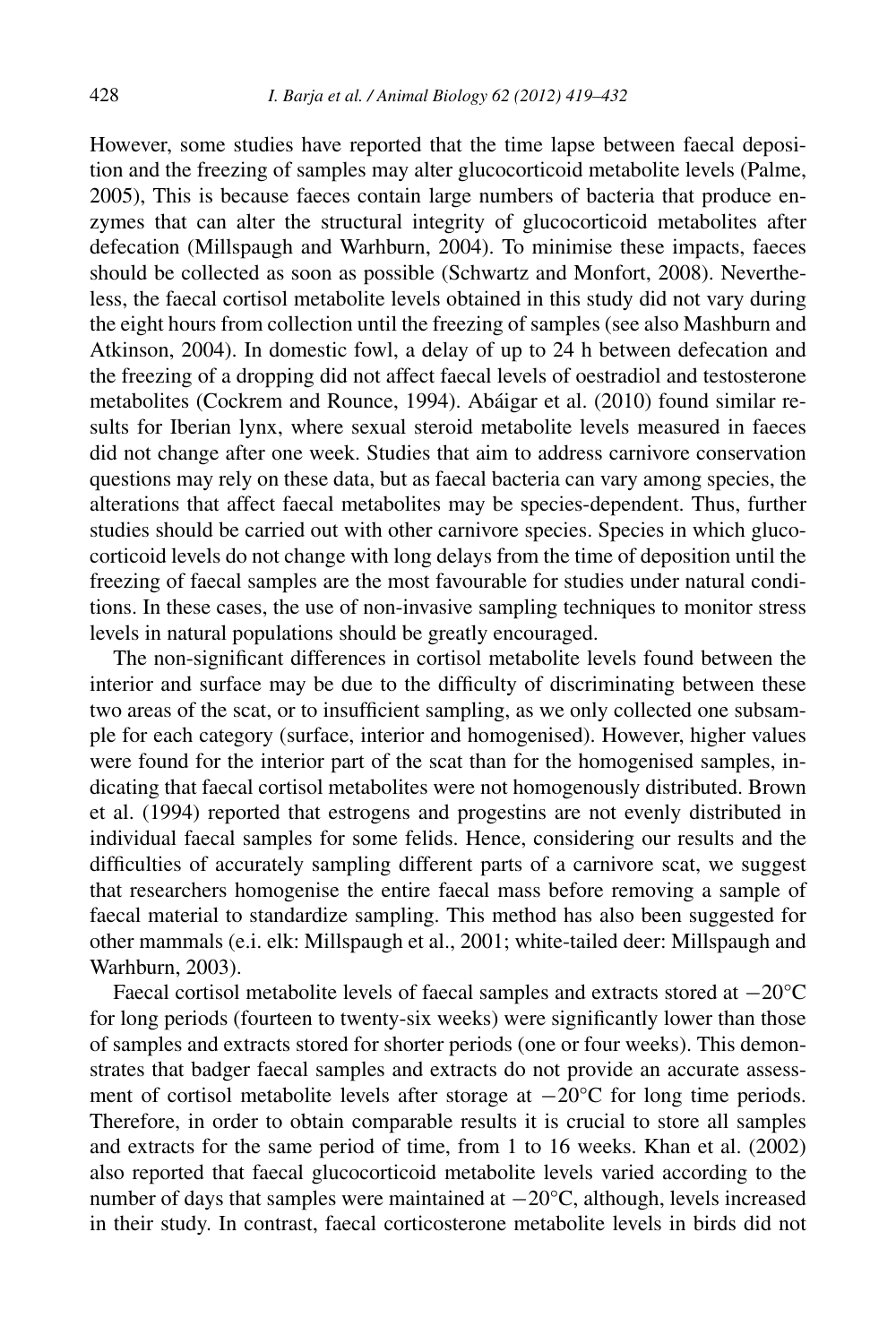change when samples were frozen for long periods of time (Herring and Gawlik, 2009). Because results appear to be species-specific, we suggest that researchers exert caution when dealing with this factor in absence of experimental data and include the comparison of samples with different storage times in their experimental protocol.

#### **Acknowledgements**

We would like to thank the Catalonian Government for the permits required to conduct this study in the Collserola Natural Park. We are very grateful to F. Llimona for her help during the experiments. The Collserola Field Station provided accommodation and logistical support for this project. We also thank the Cañada Real Open Centre and especially Jose España for assistance with field work. Financial support was provided by project CGL-2005-07681/BOS (Spanish Ministry of Science and Innovation). G. Escribano was supported by FPU grant (Spanish Ministry of Education) and C. Lara was supported by FPI grant (Spanish Ministry of Science).

## **References**

- Abáigar, T., Domene, M.A. & Palomares, F. (2010) Effects of fecal age and seasonality on steroid hormone concentration as a reproductive parameter in field studies. *Eur. J. Wildl. Res.*, 56, 781- 787.
- Axelrod, J. & Reisine, T.D. (1984) Stress hormones: their interaction and regulation. *Science*, 224, 452-459.
- Barja, I., Silván, G., Rosellini, S., Piñeiro, A., Martínez, M.M., Illera, M. & Illera, J.C. (2006) Influence of reproductive state and human disturbances on fecal glucocorticoid concentrations in wild population of Iberian wolves. *Reprod. Domest. Anim.*, 41, 377.
- Barja, I., Silván, G., Rosellini, S., Piñeiro, A., González-Gil, A., Camacho, L. & Illera, J.C. (2007) Stress physiological responses to tourist pressure in a wild population of European pine marten. *J. Steroid. Biochem. Mol. Biol.*, 104, 136-142.
- Barja, I., Silván, G. & Illera, J.C. (2008) Relationships between sex and stress hormone levels in feces and marking behavior in a wild population of Iberian wolves (*Canis lupus signatus*). *J. Chem. Ecol.*, 34, 697-701.
- Barja, I., Silván, G., Martínez-Fernández, L. & Illera, J.C. (2011) Physiological stress responses, faecal marking behaviour, and reproduction in wild European pine martens (*Martes martes*). *J. Chem. Ecol.*, 37, 253-259.
- Boonstra, R. (2005) Equiped for life: the adaptative role of the stress axis in male mammals. *J. Mammal.*, 86, 236-247.
- Boonstra, R., Hik, D., Singleton, G.R. & Tinnikov, A. (1998) The impact of predator-induced stress on the snowshoe hare cycle. *Ecol. Monogr.*, 79, 371-394.
- Brown, J.L., Wasser, S.K., Wildt, D.E. & Graham, L.H. (1994) Comparative aspects of steroid hormone metabolism and ovarian activity in felids, measured noninvasively in feces. *Biol. Reprod.*, 51, 776-786.
- Cockrem, J.F. & Rounce, R.R. (1994) Faecal measurements of oestradiol and testosterone allow the non-invasive estimation of plasma steroid concentrations in the domestic fowl. *Br. Poult. Sci.*, 35, 433.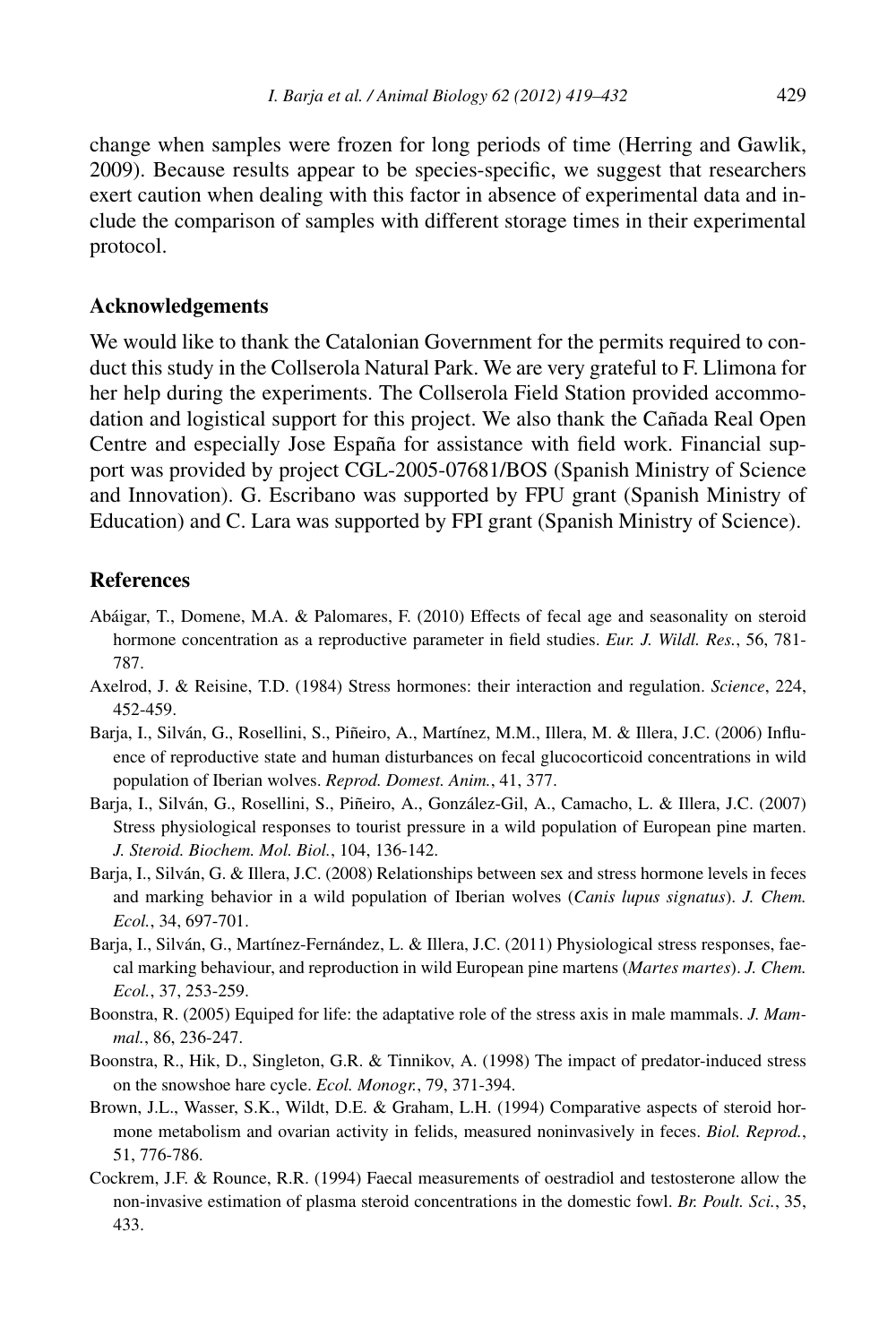- Creel, S., Fox, J.E., Hardy, A., Sands, J., Garrott, B. & Peterson, R.O. (2002) Snowmobile activity and glucocorticoid stress responses in wolves and elk. *Conserv. Biol.*, 16, 809-814.
- Dehnhard, M., Clauss, M., Lechner-Doll, M., Meyer, H.H.D. & Palme, R. (2001) Noninvasive monitoring of adrenocortical activity in roe deer (*Capreolus capreolus*) by measurement of faecal cortisol metabolites. *Gen. Comp. Endocr.*, 123, 111-120.
- Foley, C.A., Papageorge, S. & Wasser, S.K. (2001) Noninvasive stress and reproductive measures of social and ecological pressures in free-ranging African elephants. *Conserv. Biol.*, 15, 1134-1142.
- Frigerio, D., Dittami, J., Möstl, E. & Kotrschal, K. (2004) Excreted corticosterone metabolites covary with ambient temperature and air pressure in male Greylag geese (*Anser anser*). *Gen. Comp. Endocr.*, 137, 29-36.
- Goymann, W., Möstl, E., Van't Hof, T., East, M.L. & Hofer, H. (1999) Noninvasive fecal monitoring of glucocorticoids in spotted hyaenas (*Crocuta crocuta*). *Gen. Comp. Endocr.*, 114, 340-348.
- Goymann, W., East, M.L., Wachter, B., Höner, O.P., Möstl, E., Van't Hof, T.J. & Hofer, H. (2001) Social, state-dependent and environmental modulation of faecal corticosteroid levels in free-ranging female spotted hyenas. *Proc. R. Soc. Lond. B*, 268, 2453-2459.
- Graham, L.H. & Brown, J.L. (1996) Cortisol metabolism in the domestic cat and implications for non-invasive monitoring of adrenocortical function in endangered felids. *Zoo Biol.*, 15, 71-82.
- Harper, J.M. & Austad, S.N. (2000) Fecal glucocorticoids: a noninvasive method of measuring adrenal activity in wild and captive rodents. *Physiol. Biochem. Zool.*, 73, 12-22.
- Herring, G. & Gawlik, D.E. (2009) Stability of avian corticosterone metabolite levels in frozen avian feces. *J. Wildlife Manage.*, 73, 1010-1013.
- Jewgenow, K., Naidenko, S.V., Goeritz, F., Vargas, A. & Dehnhard, M. (2006) Monitoring testicular activity of male Eurasian (*Lynx lynx*) and Iberian (*Lynx pardinus*) lynx by fecal testosterone metabolite measurement. *Gen. Comp. Endocr.*, 149, 151-158.
- Khan, M.Z., Altmann, J., Isani, S.S. & Yu, J. (2002) A matter of time: evaluating the storage of fecal samples for steroid analysis. *Gen. Comp. Endocr.*, 128, 57-64.
- Little, R.C., Freund, R.J. & Spector, P.C. (1992) *SAS Linear Systems for General Models*. SAS Institute, Cary, North Carolina.
- Lochmiller, R.L. & Deerenberg, C. (2000) Trade-offs in evolutionary immunology: just what is the cost of immunity? *Oikos*, 88, 87-98.
- Mashburn, K.L. & Atkinson, S. (2004) Evaluation of adrenal function in serum and feces of Steller sea lions (*Eumetopias jubatus*): influences of molt, gender, sample storage, and age on glucocorticoid metabolism. *Gen. Comp. Endocr.*, 136, 371-381.
- Millspaugh, J.J., Woods, R.J., Hunt, K.E., Raedeke, K.J., Brundige, G.C., Washburn, B.E. & Wasser, S.K. (2001) Fecal glucocorticoid assays and the physiological stress response of elk. *Wildlife Soc. Bull.*, 29, 899-907.
- Millspaugh, J.J. & Warhburn, B.E. (2003) Within-sample variation of fecal glucocorticoid measurements. *Gen. Comp. Endocr.*, 132, 21-26.
- Millspaugh, J.J. & Warhburn, B.E. (2004) Use of fecal glucocorticoid metabolite measures in conservation biology research: considerations for application and interpretation. *Gen. Comp. Endocr.*, 138, 189-199.
- Monfort, S.L., Brown, J.L. & Wildt, D.E. (1993) Episodic and seasonal rhythms of cortisol secretion in male Eld's deer (*Cervus eldi thamin*). *J. Endocrinol.*, 138, 41-49.
- Monfort, S.L., Mashburn, K.L., Brewer, B.A. & Creel, S.R. (1998) Evaluating adrenal activity in African wild dogs (*Lycaon pictus*) by fecal corticosteroid analysis. *J. Zoo Wildl. Med.*, 29, 129- 133.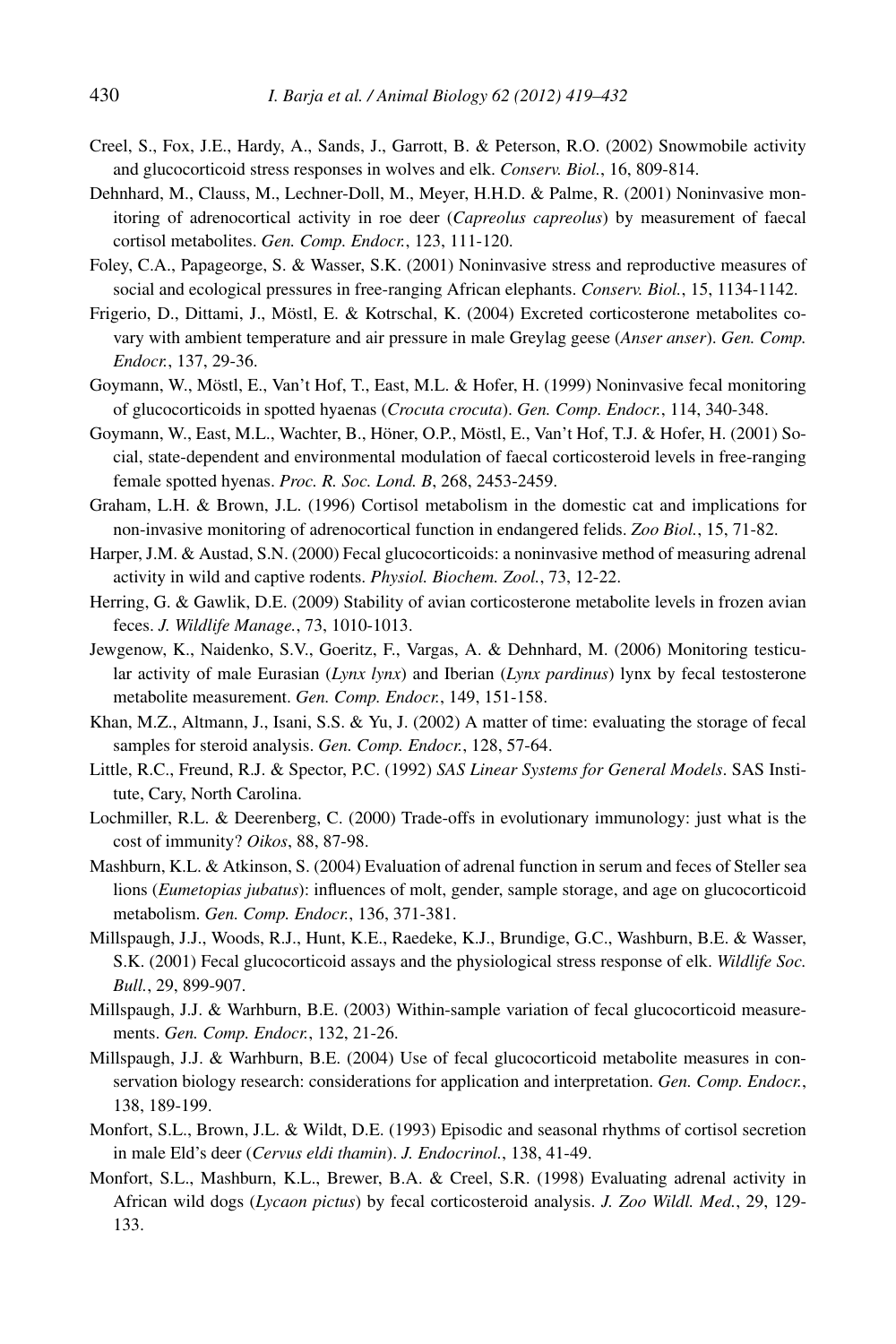- Neal, C.G. & Cheeseman, C.L. (1991) Badger. In: G.B. Corbet & S. Harris (Eds.) *The Handbook of British Mammals*, pp. 415-423. Blackweil Scientific Publications, Oxford.
- Ohe von der, C.G., Wasser, S.K., Hunt, K.E. & Servheen, C. (2004) Factors associated with fecal glucocorticoids in Alaskan brown bears (*Ursus arctos horribilis*). *Physiol. Biochem. Zool.*, 77, 313-320.
- Palme, R. (2005) Measuring fecal steroids. Guidelines for practical application. *Ann. NY Acad. Sci.*, 1046, 1-6.
- Romero, L.M. & Reed, J.M. (2005) Collecting baseline corticosterone samples in the field: is under 3 min good enough? *Comp. Biochem. Phys. A*, 140, 73-79.
- Sands, J. & Creel, S. (2004) Social dominance, aggression and faecal glucocorticoid levels in a wild population of wolves, *Canis lupus*. *Anim. Behav.*, 67, 387-396.
- Santymire, R.M. & Armstrong, D.M. (2010) Development of a field-friendly technique for fecal steroid extraction and storage using the African wild dog (*Lycaon pictus*). *Zoo Biol.*, 29, 289-302.
- Sapolsky, R.M. (1992) Neuroendocrinology of the stress response. In: J.B. Becker & S.M. Breedlove (Eds.) *Behavioral Endocrinology*, pp. 287-324. MIT Press, Cambridge.
- Sapolsky, R.M., Romero, L.M. & Munck, A.U. (2000) How do glucocorticoids influence stress responses? Integrating permissive, suppressive, stimulatory, and preparative actions. *Endocr. Rev.*, 21, 55-89.
- Schatz, S. & Palme, R. (2001) Measurement of faecal cortisol metabolites in cats and dogs: a noninvasive method for evaluating adrenocortical function. *Vet. Res. Commun.*, 25, 271-287.
- Schütz, K.E., Agren, E., Amundin, M., Röken, B., Palme, R. & Mörner, T. (2006) Behavioral and physiological responses of trap-induced stress in European badgers. *J. Wildlife Manage.*, 70, 884- 891.
- Schwartz, M.K. & Monfort, S.L. (2008) Genetic and endocrine tools for carnivore surveys. In: R. Long, P. Mackay, J. Ray & W. Zielinski (Eds.) *Non Invasive Survey Methods for Carnivores*, pp. 238-262. Island Press, Washington, DC.
- Sheriff, M.J., Dantzer, B., Delehanty, B., Palme, R. & Boonstra, R. (2011) Measuring stress in wildlife: techniques for quantifying glucocorticoids. *Oecologia*, 166, 869-887.
- Shideler, S.E., Ortuño, A.M., Morán, F.M., Moorman, E.A. & Lasley, B.I. (1993) Simple extraction and enzyme immunoassays for estrogen and progesterone metabolites in the feces of *Macaca fascicularis* during non-conceptive and conceptive ovarian cycles. *Biol. Reprod.*, 48, 1290-1298.
- Silván, G., Barja, I., Rosellini, S., Piñeiro, A., Illera, M.J., Camacho, L. & Illera, J.C. (2006) Variations of sex reproductive hormones during the year in a wild population of European pine marten (*Martes martes*). *Reprod. Domest. Anim.*, 41, 119.
- Stewart, P.M. (2003) The adrenal cortex. In: P.R. Larsen, H.M. Kronenberg, S. Melmed & K.S. Polonsky (Eds.) *Williams Textbook of Endocrinology*, pp. 491-551. Saunders, Philadelphia.
- Terio, K.A., Citino, S.B. & Brown, J.L. (1999) Fecal cortisol metabolite analysis for non invasive monitoring of adrenocortical function in the cheetah (*Acinonyx jubatus*). *J. Zoo Wildl. Med.*, 30, 484-491.
- Terlouw, E.M., Schouten, W.G.P. & Ladewig, J. (1997) Physiology. In: M.C. Appleby & B.O. Hughes (Eds.) *Animal Welfare*, pp. 143-158. CAB International, University Press, Cambridge.
- Touma, C. & Palme, R. (2005) Measuring fecal glucocorticoid metabolites in mammals and birds: the importance of validation. *Annals New York Acad. Sci.*, 1046, 54-74.
- Van Meter, P.E., French, J.A., Dloniak, S.M., Watts, H.E., Kolowski, J.M. & Holekamp, K.E. (2009) Fecal glucocorticoids reflect socio-ecological and anthropogenic stressors in the lives of wild spotted hyenas. *Horm. Behav.*, 55, 329-337.